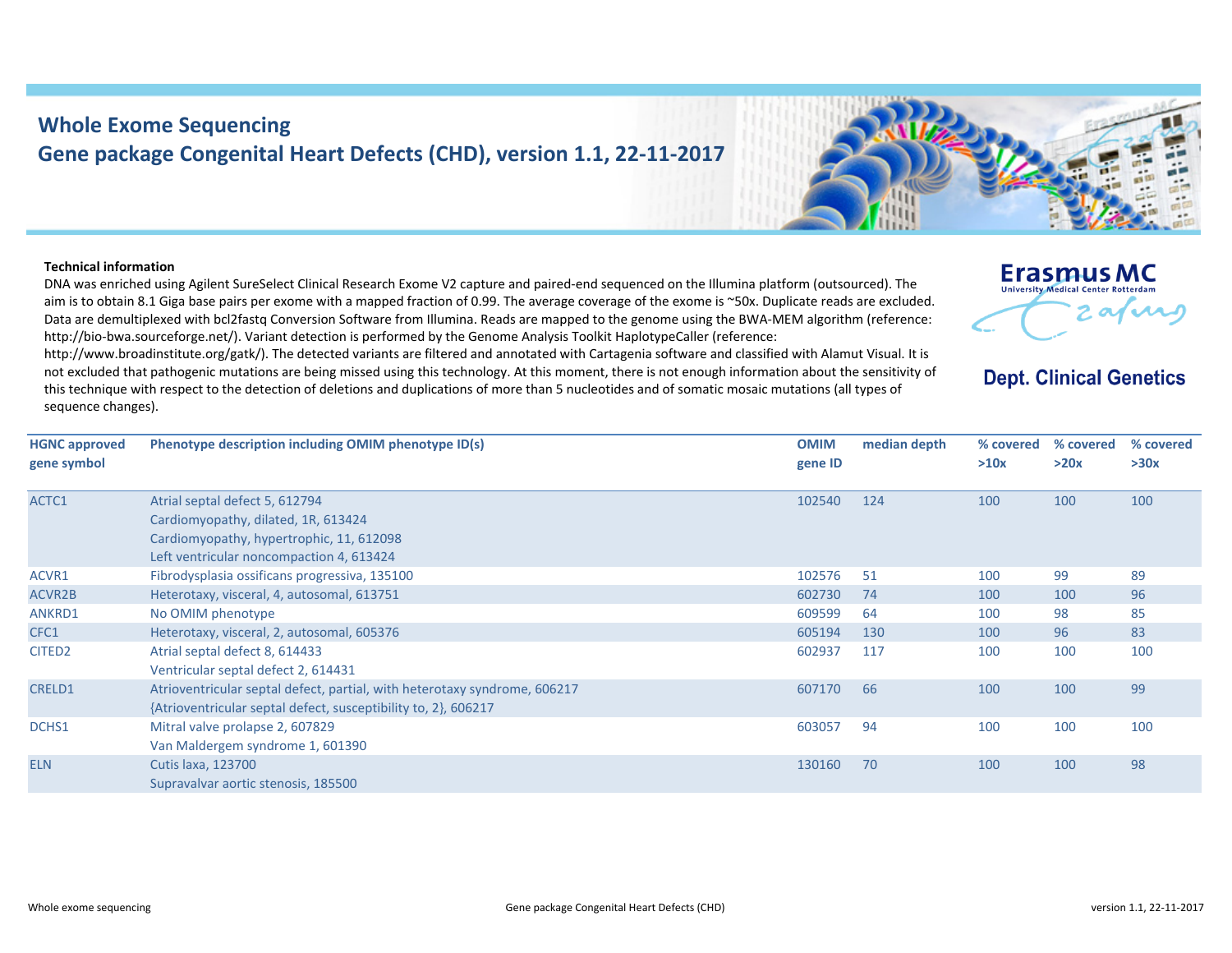| <b>HGNC approved</b><br>gene symbol | Phenotype description including OMIM phenotype ID(s)                                                                                                                                                                                                                                                                                                                                                           | <b>OMIM</b><br>gene ID | median depth | % covered<br>>10x | % covered<br>>20x | % covered<br>>30x |
|-------------------------------------|----------------------------------------------------------------------------------------------------------------------------------------------------------------------------------------------------------------------------------------------------------------------------------------------------------------------------------------------------------------------------------------------------------------|------------------------|--------------|-------------------|-------------------|-------------------|
| <b>FLNA</b>                         | Cardiac valvular dysplasia, 314400<br>Congenital short bowel syndrome, 300048<br>FG syndrome 2, 300321<br>Frontometaphyseal dysplasia 1, 305620<br>Heterotopia, periventricular, 300049<br>Intestinal pseudoobstruction, neuronal, 300048<br>Melnick-Needles syndrome, 309350<br>Otopalatodigital syndrome, type I, 311300<br>Otopalatodigital syndrome, type II, 304120<br>Terminal osseous dysplasia, 300244 | 300017                 | 79           | 100               | 100               | 100               |
| FOXH1                               | No OMIM phenotype                                                                                                                                                                                                                                                                                                                                                                                              | 603621                 | 75           | 100               | 100               | 100               |
| GATA4                               | Atrial septal defect 2, 607941<br>Atrioventricular septal defect 4, 614430<br>?Testicular anomalies with or without congenital heart disease, 615542<br>Tetralogy of Fallot, 187500<br>Ventricular septal defect 1, 614429                                                                                                                                                                                     | 600576                 | 42           | 100               | 86                | 65                |
| GATA5                               | No OMIM phenotype                                                                                                                                                                                                                                                                                                                                                                                              | 611496                 | 66           | 100               | 100               | 99                |
| GATA6                               | Atrial septal defect 9, 614475<br>Atrioventricular septal defect 5, 614474<br>Pancreatic agenesis and congenital heart defects, 600001<br>Persistent truncus arteriosus, 217095<br>Tetralogy of Fallot, 187500                                                                                                                                                                                                 | 601656                 | 61           | 100               | 91                | 74                |
| GDF1                                | Double-outlet right ventricle, 217095<br>Right atrial isomerism, 208530<br>Tetralogy of Fallot, 187500<br>Transposition of great arteries, dextro-looped 3, 613854                                                                                                                                                                                                                                             | 602880                 | 40           | 100               | 90                | 65                |
| GJA1                                | Atrioventricular septal defect 3, 600309<br>Craniometaphyseal dysplasia, 218400<br>Erythrokeratodermia variabilis et progressiva, 133200<br>Hypoplastic left heart syndrome 1, 241550<br>Oculodentodigital dysplasia, 164200<br>Oculodentodigital dysplasia, 257850<br>Palmoplantar keratoderma with congenital alopecia, 104100<br>Syndactyly, type III, 186100                                               | 121014                 | 79           | 100               | 100               | 100               |
| HAND1                               | No OMIM phenotype                                                                                                                                                                                                                                                                                                                                                                                              | 602406                 | 103          | 100               | 100               | 100               |
| HEY2                                | No OMIM phenotype                                                                                                                                                                                                                                                                                                                                                                                              | 604674                 | 72           | 100               | 97                | 85                |
| IRX4                                | No OMIM phenotype                                                                                                                                                                                                                                                                                                                                                                                              | 606199                 | 95           | 100               | 98                | 96                |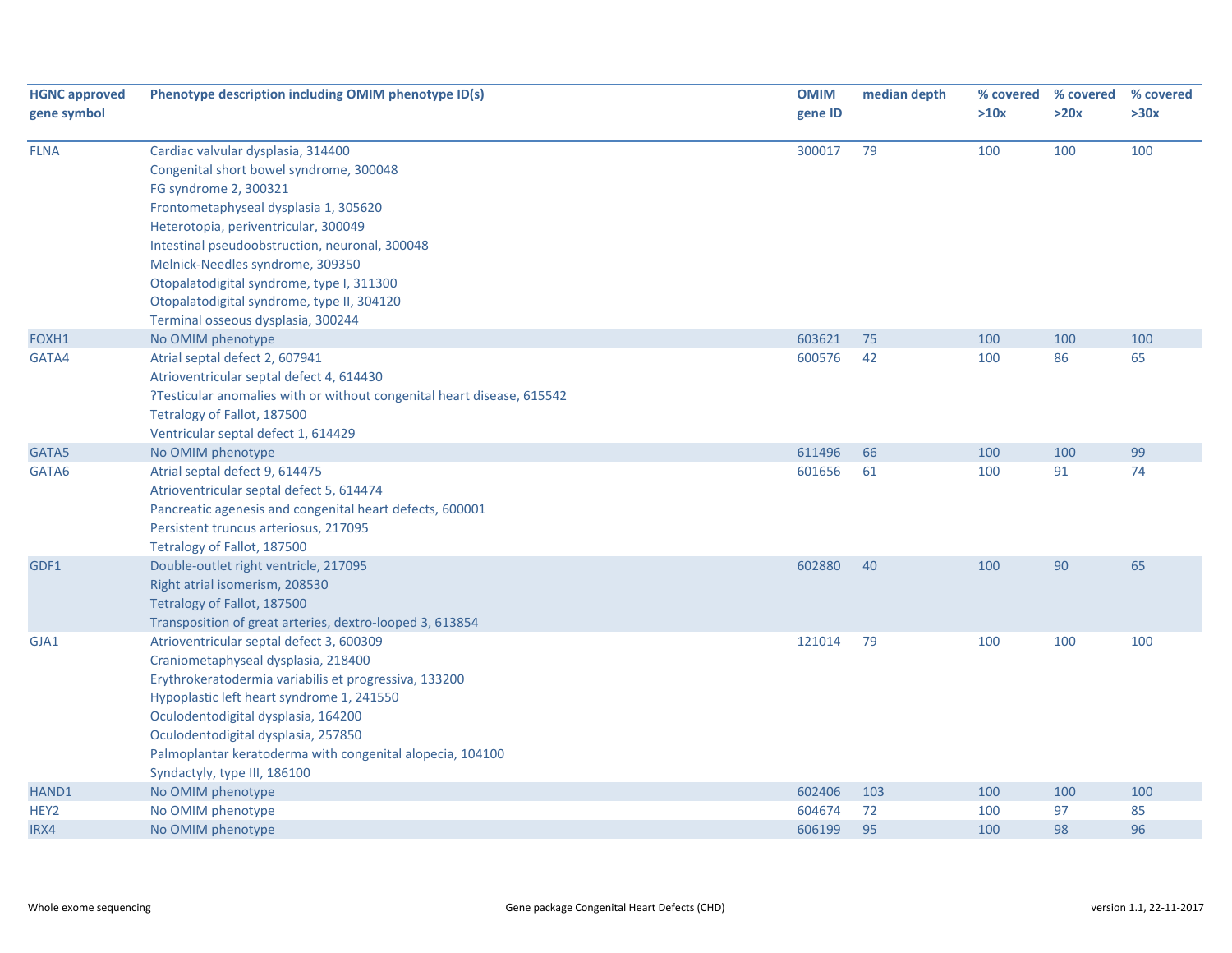| <b>HGNC approved</b><br>gene symbol | Phenotype description including OMIM phenotype ID(s)                                       | <b>OMIM</b><br>gene ID | median depth | % covered<br>>10x | % covered<br>>20x | % covered<br>>30x |
|-------------------------------------|--------------------------------------------------------------------------------------------|------------------------|--------------|-------------------|-------------------|-------------------|
|                                     |                                                                                            |                        |              |                   |                   |                   |
| JAG1                                | Alagille syndrome 1, 118450                                                                | 601920                 | 62           | 100               | 100               | 92                |
|                                     | ?Deafness, congenital heart defects, and posterior embryotoxon                             |                        |              |                   |                   |                   |
|                                     | Tetralogy of Fallot, 187500                                                                |                        |              |                   |                   |                   |
| LEFTY2                              | Left-right axis malformations                                                              | 601877                 | 87           | 100               | 100               | 100               |
| MATR3                               | Amyotrophic lateral sclerosis 21, 606070                                                   | 164015                 | 58           | 100               | 100               | 95                |
| MED13L                              | Mental retardation and distinctive facial features with or without cardiac defects, 616789 | 608771                 | 56           | 100               | 97                | 87                |
|                                     | Transposition of the great arteries, dextro-looped 1, 608808                               |                        |              |                   |                   |                   |
| <b>MMP21</b>                        | Heterotaxy, visceral, 7, autosomal, 616749                                                 | 608416                 | 52           | 100               | 94                | 83                |
| <b>MYH11</b>                        | Aortic aneurysm, familial thoracic 4, 132900                                               | 160745                 | 76           | 100               | 99                | 91                |
| MYH <sub>6</sub>                    | Atrial septal defect 3, 614089                                                             | 160710                 | 97           | 99                | 98                | 98                |
|                                     | Cardiomyopathy, dilated, 1EE, 613252                                                       |                        |              |                   |                   |                   |
|                                     | Cardiomyopathy, hypertrophic, 14, 613251                                                   |                        |              |                   |                   |                   |
|                                     | {Sick sinus syndrome 3}, 614090                                                            |                        |              |                   |                   |                   |
| MYH7                                | Cardiomyopathy, dilated, 1S, 613426                                                        | 160760                 | 114          | 100               | 100               | 100               |
|                                     | Cardiomyopathy, hypertrophic, 1, 192600                                                    |                        |              |                   |                   |                   |
|                                     | Laing distal myopathy, 160500                                                              |                        |              |                   |                   |                   |
|                                     | Left ventricular noncompaction 5, 613426                                                   |                        |              |                   |                   |                   |
|                                     | Myopathy, myosin storage, 608358                                                           |                        |              |                   |                   |                   |
|                                     | Myopathy, myosin storage, 255160                                                           |                        |              |                   |                   |                   |
|                                     | Scapuloperoneal syndrome, myopathic type, 181430                                           |                        |              |                   |                   |                   |
| <b>MYOCD</b>                        | No OMIM phenotype                                                                          | 606127                 | 68           | 100               | 100               | 95                |
| <b>NKX2-5</b>                       | Atrial septal defect 7, with or without AV conduction defects, 108900                      | 600584                 | 84           | 100               | 100               | 100               |
|                                     | Conotruncal heart malformations, variable, 217095                                          |                        |              |                   |                   |                   |
|                                     | Hypoplastic left heart syndrome 2, 614435                                                  |                        |              |                   |                   |                   |
|                                     | Hypothyroidism, congenital nongoitrous, 5, 225250                                          |                        |              |                   |                   |                   |
|                                     | Tetralogy of Fallot, 187500                                                                |                        |              |                   |                   |                   |
|                                     | Ventricular septal defect 3, 614432                                                        |                        |              |                   |                   |                   |
| <b>NKX2-6</b>                       | Conotruncal heart malformations, 217095                                                    | 611770                 | 87           | 100               | 100               | 100               |
|                                     | Persistent truncus arteriosus, 217095                                                      |                        |              |                   |                   |                   |
| <b>NODAL</b>                        | Heterotaxy, visceral, 5, 270100                                                            | 601265                 | 79           | 100               | 100               | 100               |
| NOTCH1                              | Adams-Oliver syndrome 5, 616028                                                            | 190198                 | 87           | 100               | 99                | 98                |
|                                     | Aortic valve disease 1, 109730                                                             |                        |              |                   |                   |                   |
| NOTCH <sub>2</sub>                  | Alagille syndrome 2, 610205                                                                | 600275                 | 75           | 100               | 100               | 96                |
|                                     | Hajdu-Cheney syndrome, 102500                                                              |                        |              |                   |                   |                   |
| NR2F2                               | Congenital heart defects, multiple types, 4, 615779                                        | 107773                 | 111          | 100               | 100               | 100               |
| SMAD <sub>2</sub>                   | No OMIM phenotype                                                                          | 601366                 | 47           | 100               | 97                | 88                |
| SMAD <sub>6</sub>                   | Aortic valve disease 2, 614823                                                             | 602931                 | 90           | 100               | 100               | 99                |
|                                     | {Craniosynostosis 7, susceptibility to}, 617439                                            |                        |              |                   |                   |                   |